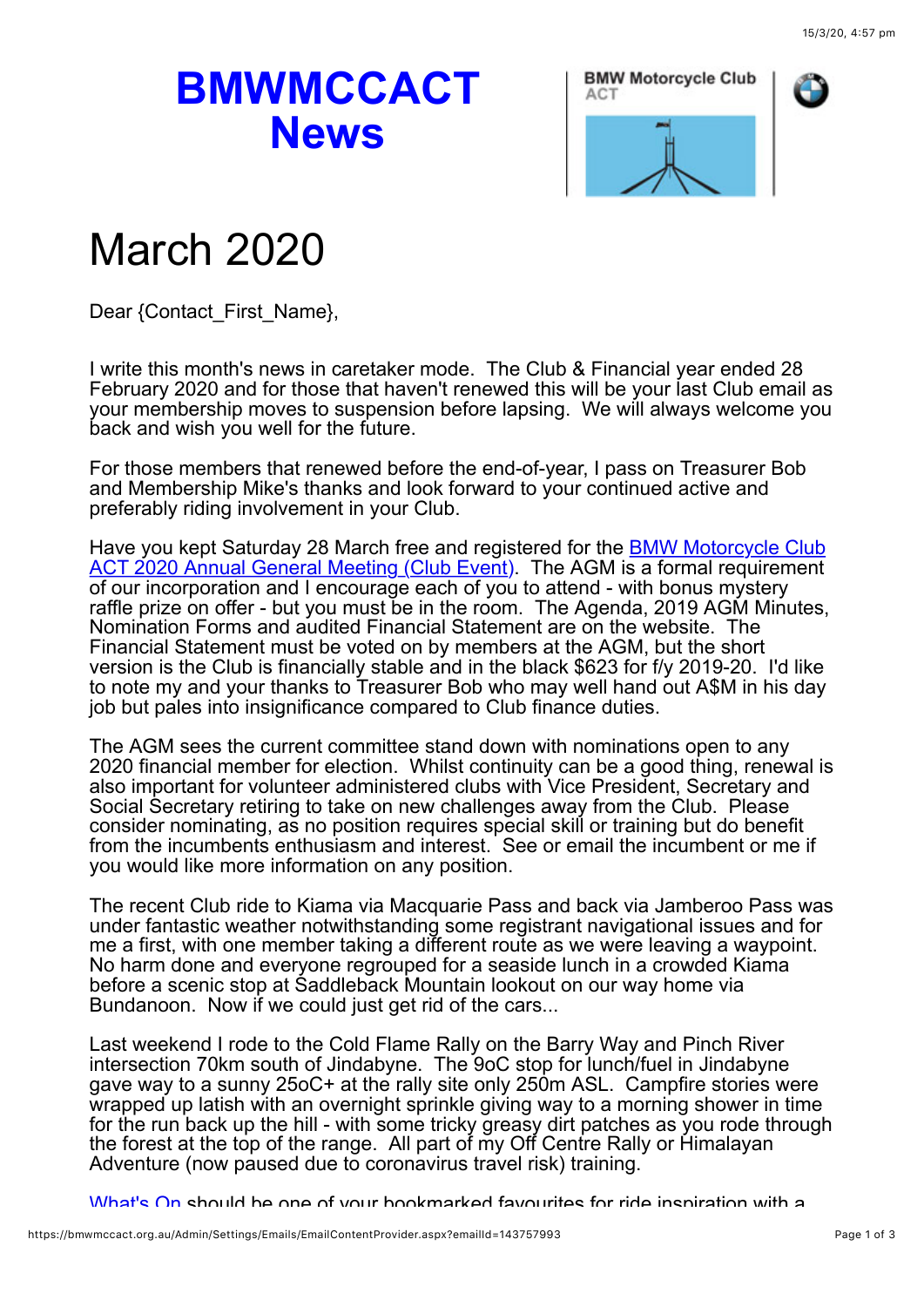[What](https://bmwmccact.org.au/page-1419638)'[s On](https://bmwmccact.org.au/page-1419638) should be one of your bookmarked favourites for ride inspiration with a ride to Temora and air show coming up and further out a 3-day ride to Kandos NSW and later the National Motorrad Rally from 2 October in Stanthorpe Queensland.

During 2019 What's On had plenty on offer including 57 Club events, 101 general events attracting 429 registrants including 90+ individuals along with non-registrants that turned up on the day. However, if you are not seeing a Club relevant event of interest to you then please email your idea or link to Rides@bmwmccact.org.au, [Social@ bmwmccact.org.au](https://bmwmccact.org.au/Social@%20bmwmccact.org.au) (subject to vacancy) or [President@bmwmccact.org.au.](https://bmwmccact.org.au/Social@%20bmwmccact.org.au)

Enjoy your ride

Garry Smee President & Chair BMWCA [President@bmwmccact.org.au](mailto:President@bmwmccact.org.au)



The President at Wallace Craigie Lookout on his way to the Cold Flame Rally. The only one from our Club amongst the ~70 and hosted by the Monarchs Motorcycle Club (Victoria).